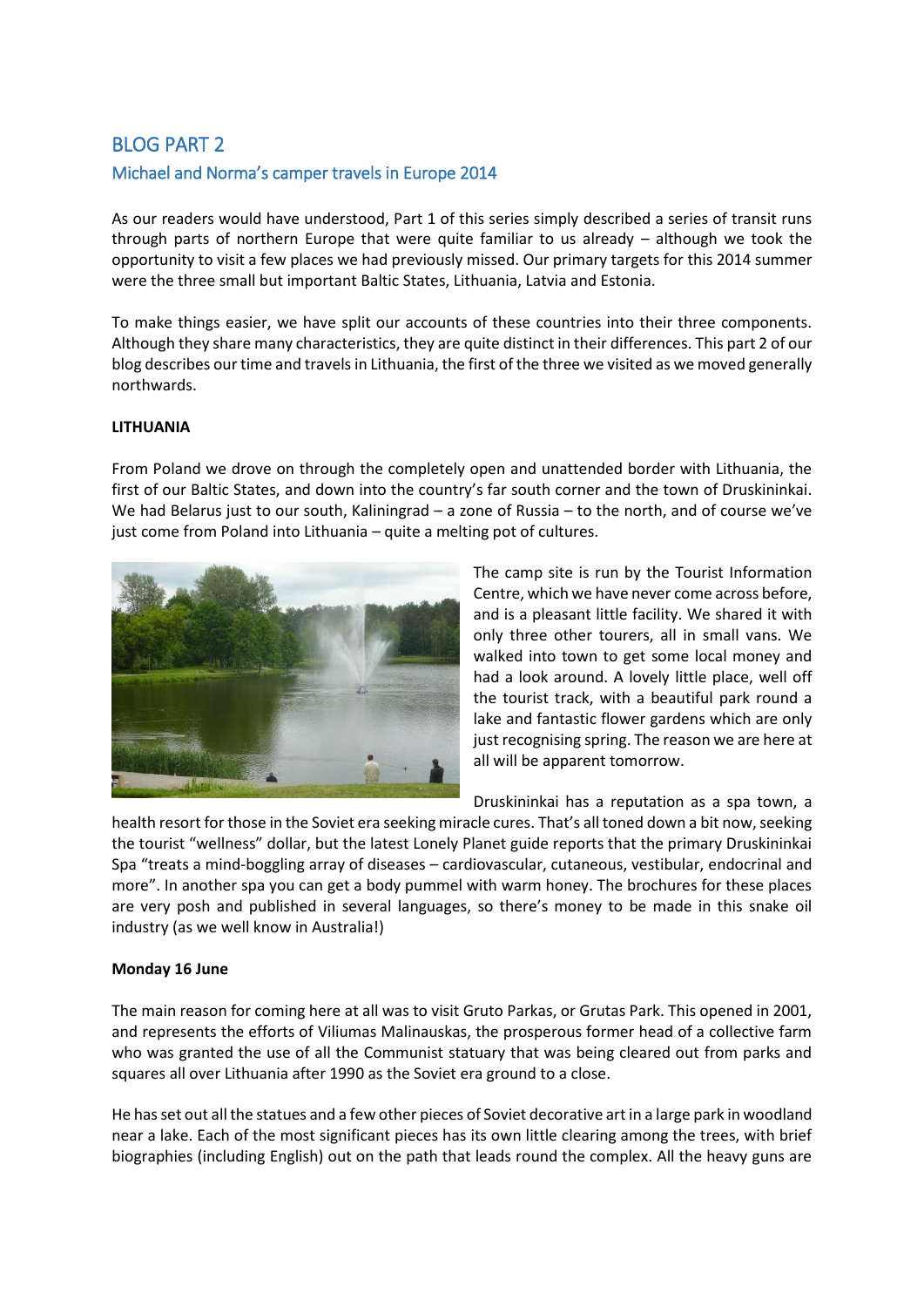there, of course: Lenin prominently and presented in several examples, Engels, Marx, Dzerzhinsky, Stalin of course, and other Lithuanian Communist leaders less well known.

(In 2009, just outside Budapest, we had visited "Statue Park", which has very similar origins but no hints of subliminal politics. In quite a small area were gathered together a rather different collection of Soviet-era statuary, not only including the usual suspects but also several generic triumphal figures, giant figures carrying flags in the wind, carrying with them the hopes and aspirations of the proletariat.)



In Grutas Park as you walk around there are also a couple of small museums with bits and pieces and lots of paintings. There are two large paintings showing happy peasants on collectives handing over their produce to smiling officials. Through these methods Stalin deliberately caused mass starvation in Ukraine in the 1930s. There are several paintings of Soviet notables, many being Lenin and Stalin, but interestingly, here and elsewhere, there was no mention or depiction of the old Bolsheviks, including Trotsky, Kamanev and Zinoviev. These three had essentially built the Soviet Union. In mid-1936 Stain executed the latter two after show trials, and Trotsky stood no chance of returning from exile overseas because of Stalin's promise to "mercilessly destroy" his opponents.

It is hard to know what to make of all this. It comes over on reflection as a monument to the Stalin era. There have been efforts to create a "concentration-camp atmosphere", with some weaponry, wire fences, camp observation and guard towers. There

is a cattle car train truck and engine as used to transport victims to the Gulag and other camps. It's hard not to suspect a sense of celebration of times past, especially given the sponsor's background. Those who became rich through collective farming made it on the bent backs of the poverty-struck peasants. According to Wikipedia the park's establishment faced some fierce opposition, and its existence is still controversial. Some ideas originally meant to be a part of the park were never allowed. Examples include transporting visitors in the Gulag-style train.

Anyway, it was interesting and a pleasant walk through the woods. They have added a small zoo, with a few largish animals such as camels and a zebra, and the biggest collection of different makes of chicken we have ever seen.

From there we drove up towards the capital of Lithuania, Vilnius. About 10 km from the city we took a deviation into the Peneriai forest, not without great difficulty because there was no obvious way to get off the major road we were on or any other of the highways it connected with. However, I had estimated the position of where we wanted to go with the help of Google Earth, and at least having some coordinates it gave Tomtom Kate a chance to work out a circuitous route.

The place we wanted to visit was the Paneriai memorial site. In June 1940 Stalin had seized control of Lithuania and the other Baltic States and incorporated them into the Soviet Union. The Soviets then deported about 21,000 people from Lithuania, including many of the elites. Thus, when the Germans invaded in June 1941 many in Lithuania welcomed the change – but not many Jews did. Some 200,000 Jews lived in Lithuania, about the same number as in Germany, and over 70,000 in Vilnius, the "Jerusalem of the north". The Germans already had contact with Lithuanian sympathisers who agreed with the view that Jews were responsible for Soviet repression. By July there had already been bloody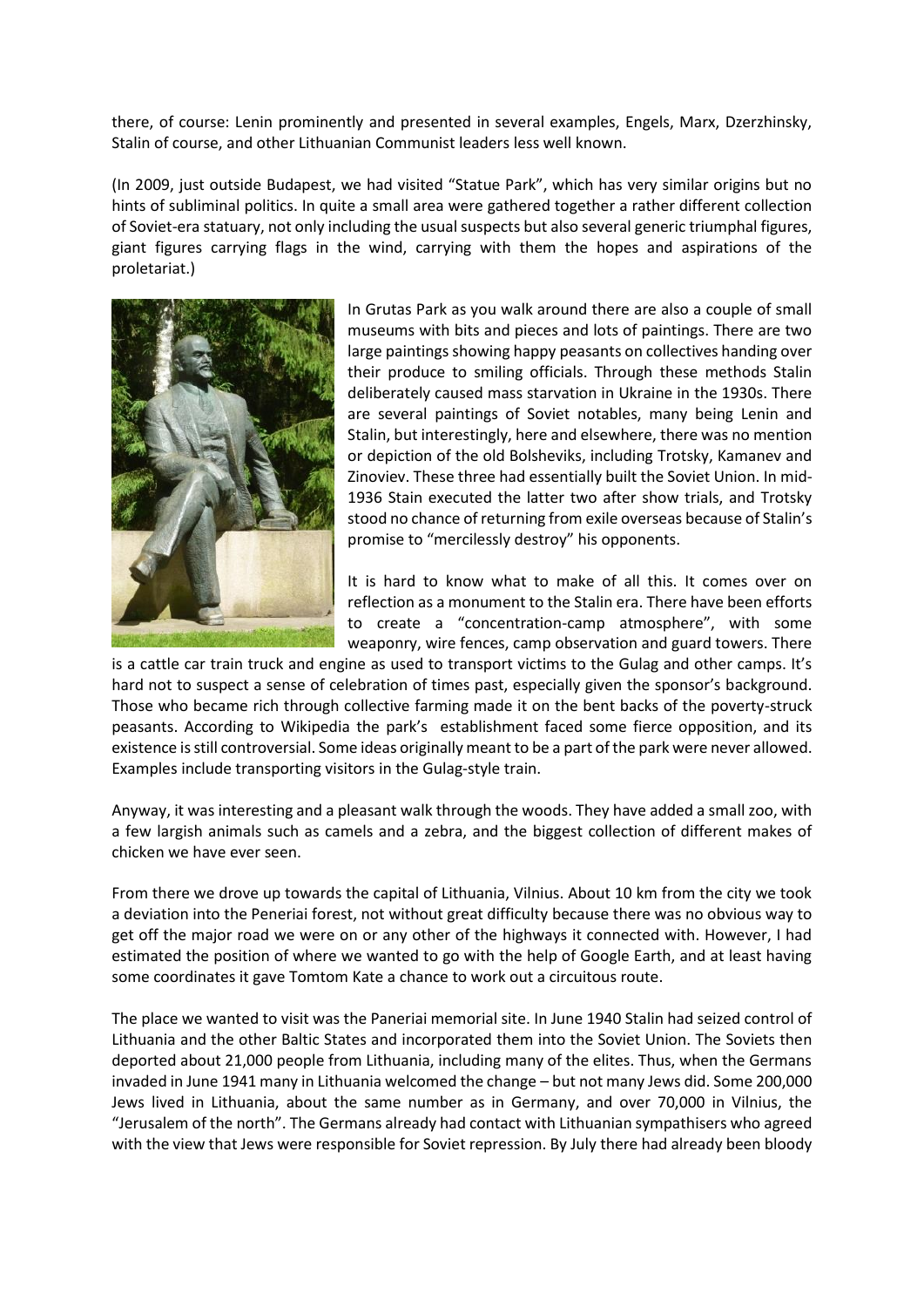pogroms, and Einsatszgruppe killers had all the help they needed in Lithuania. The unit assigned to kill the Vilnius Jews was Einsatszcommando 9 of Einsatszgruppe A.

The shooting took place here, in the Paneriai (also known as Ponary) forest. Pits had already been dug by the Russians for the intended placement of six or so large fuel storage tanks, and a Lithuanian auxiliary marched groups of 12 to 20 people at a time to the edge of a pit. They handed over their clothes and valuables, knelt and were shot in the back. Some 72,000 Vilnius Jews and about 8,000 non-Jewish Poles and Lithuanians, were shot at Peneriai between 1941 and 1944. These figures come from the outstanding work on non-combatant deaths in the Hitler-Stalin years, "Bloodlands", by



Professor Timothy Snyder. He quotes a very rare survivor, a 19-year old girl, who had fallen into the pit from fear: "This the end. What have I seen of life?" Later, shot in the hand, she crept away: "I was barefoot. I walked and walked over corpses. There seemed to be no end to it".

And so on in to Vilnius, and to City Camping. This has been moved from a very inhospitable-looking concreted site nearby to a large field surrounded by trees, really very pleasant. The sun was shining, and it was even warm enough to sit out during the long evening. We decided not to go straight into the city the next morning but to start moving into slowcoach mode, now we had reached our main set of targets early if anything.

# **Wednesday 18 June**

Wet start to the day and during the short bus tour of the city we had arranged. Picked up at the camp site by the bus and taken to the city for a once-over lightly for the main sights. The plan was to clarify what we wanted to see and do after the 90-minute tour. This worked quite well, as many of the sights we wanted to see, including major buildings and the old town were from the outside – and the rain continued throughout. The bus also enabled us to see the Parliament House and take a look at the outlook from a hilltop to the south-east, places at completely opposite ends of the city.

Vilnius is awash with churches. St Anne's church is a fine example of 15<sup>th</sup> century Gothic, all spikes and curves – Napoleon reputedly liked it so much he wanted to take it back to Paris in the palm of this hand. Nearer the centre, and in the old town, the Church of Saints Peter and Paul is a splendid example of Lithuanian baroque, finished in 1674. It has a typical baroque exterior, but the interior is something special: decorated by an Italian team, it is an orgy in white, "a harmonious synthesis of architecture and sculpture and art", according to the church literature. There are about 2,000 figures in all, "arranged according to the principle of the world as a theatre", whatever that means. A marvellous sight, anyway. Under the crossing hangs a sailing ship modelled in crystal.

We were interested to pass by the open square where once stood the ginormous statue of Lenin, the one that had been pulled down and now stands in the woods of Grutas Park we had visited only a couple of days before.

Vilnius cathedral is in the centre of the city, and its main feature sits outside, a massive belfry tower standing separately from the church. During Soviet times the cathedral was turned into a picture gallery, and reconsecrated in 1989. Next to it is the Royal Palace, newly restored (but not open)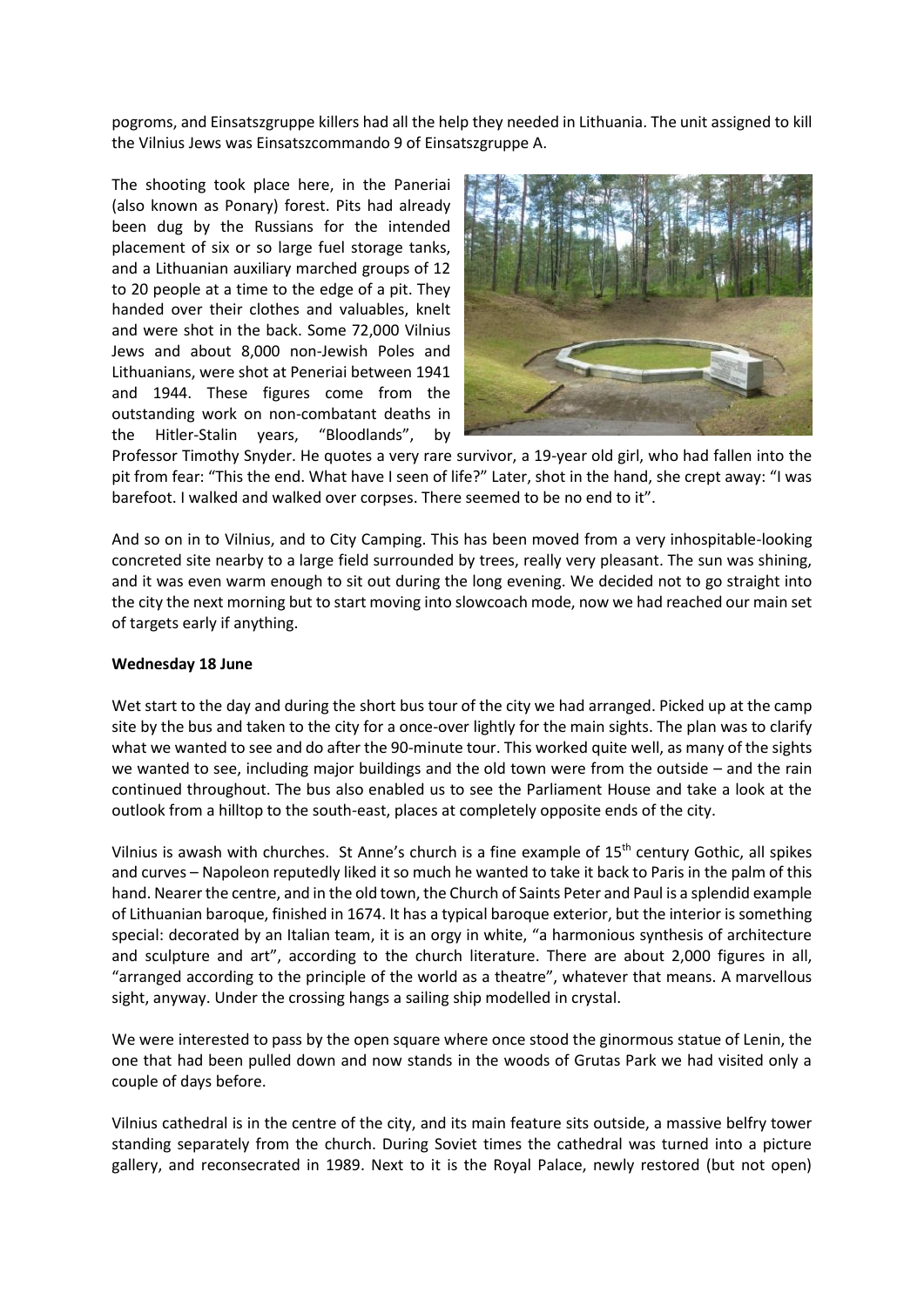

gleaming white with an austere façade. We walked from the main square up the main city drag, with all the department stores and posh shops, Gedimino Prospektas. This is named after Grand Duke Gediminas (1316-41), who was effectively the second ruler (after Mindaugas, who had brought warring tribes together to make a new country) of the new nation, Lithuania.

By this time it had stopped raining. We stopped outside the Lithuanian National Drama Theatre to admire the splendid statue of the Three Muses, with gold masks and black cloaks elegantly extending out over the footpath. Lunch then, at a typical office-workers' café, perfectly acceptable chicken

patties with salad and what Norma thought was an intriguing dressing.

The Museum of Genocide Victims was a place we – or I, anyway! – particularly wanted to visit. It is housed in what was originally the courthouse of the Vilnius province of the Russian Empire in the early 20<sup>th</sup> century, but during Soviet times became the headquarters of the MGB-NKVD-KGB security regime. Ironically, during the wartime German occupation it was taken over as the headquarters of the Gestapo, before reverting to the Soviets in 1944.

The museum is dedicated to the thousands of Lithuanians who were murdered, imprisoned or deported by the Soviet Union from WW2 to the 1960s. The displays, in pictures, text and a few videos, well depict the realities of Soviet occupation, including what it was like to live as a deportee in Siberia. There is much information on the life and activities of the partisan groups who formed their own army of resistance in the 1944-1953 period, after the Soviet army had marched back into Lithuania.

In the basement is the KGB prison, established in 1940. Here are the cells where prisoners were held for interrogation, sometimes for up to a year, before being sent out to the Gulag. More than a thousand death sentences were carried out in the Execution Chamber, and remains of hundreds of victims were found in a mass grave in the north of the city. Also confronting are the torture cells and a padded cell complete with a straightjacket for restraint of the interrogated prisoner.

We took a while in this gloomy, ghostly building, and that was enough for day – but getting back to



the camp site was a bit of a nightmare. We were a long way from the main station, where we could get a bus direct to the camp. The Tourist Office suggested we get a bus nearer to the centre, and change. All well there, including being ignored by ticket inspectors when they boarded. The problem was, not having come into the city by public transport we were not sure where to get off on the way back. First we went too far and had to get a bus back to where we thought was about right. Then we took a long deviant walk through some miserable run-down Russki tower-block suburbs, asking for directions, before finally making the site.

The main landmark overlooking the camp, and which had been our aiming point, is a tall television tower. In January 1991 Soviet special forces killed 14 or more people here, thus encouraging civil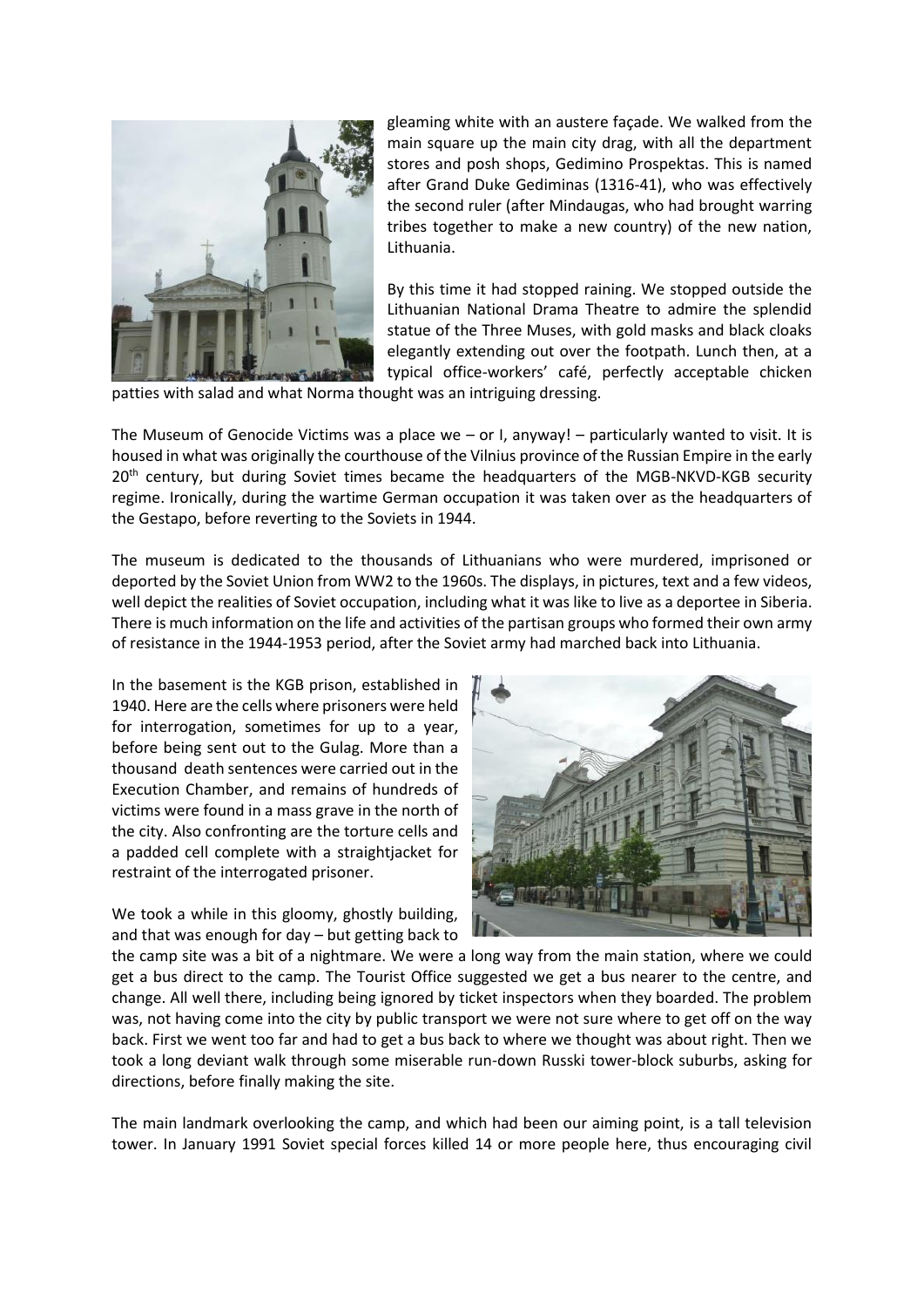unrest and hastening moves to independence. In September that year the USSR recognised the independence of Lithuania.

#### **A note on present-day politics and foreign affairs in Lithuania**

Noted throughout this account of our trip is the turbulent history of Lithuania and, by implication, the other Baltic States. Given the history of Sovietisation in these countries, how are Putin's adventures in Crimea and Ukraine viewed here, given his outspoken wish to re-establish Greater Russia?

An informal forum of experts was held in Vilnius in May, and reported in an English language monthly. The views there expressed do give some insights into local feelings and opinions.

Putin is compared to Hitler, with his aggression threatening changes to European borders and upsetting the post-WW2 world order. His propaganda efforts – directed towards the Russian people - are comparable with those of Goebbels. The patriotic enthusiasm he has released in Russia follows two decades of post-Soviet humiliation. The issue must be to stop this Hitleresque recollection of history and of Russian lands. In the Baltic States Putin is now managing powerful propaganda programs, with imperialist sentiment a revenge for the Cold War.

The Lithuanian Minister of Foreign Affairs, Linas Linkevicius, called Russia's recent aggression a moral threat, not just a military or political one. He warned that existing bonds are breaking in Europe, and that a new wall is being built between east and west. However, increasing freedoms in Russia made defeat of the Putin regime possible through western dialogue. That sounds a bit diplomatic to me, and an academic responded that it was not possible to have a constructive dialogue with the Kremlin. Territorial expansion is a new phase in post-Soviet Russia and is being achieved through openly inciting civil war in Ukraine. The response of the west has been confused and slow. Others agreed, saying that while dialogue had to happen, it has been tried for centuries and Russia's invasion of Crimea is a flagrant breach of international law.

The stakes are higher than just shown by Ukraine, because Russia is also threatening areas outside the former Soviet Union, and the pretext started by Russia in Ukraine means global security is at stake. The prediction: Putin will go as far as he is allowed. The west wants peace at any cost, but is probably overestimating Putin's power – because of that, he may have already won. The west's weakness is his strength.

Western intelligence failed to predict Russia's 2008 war with Georgia, just as it did this year's move into Crimea. Both were planned, in the same way the Soviet Union's move into the Baltic States in 1939 was planned.

All of this makes for uneasy reading. The Baltic States do see themselves in a possible future firing line, and are not convinced either that the west can forecast what's going to happen next or that the west is prepared to anything much about it. This may all be a bit pessimistic, but pessimism breeds paranoia and unpredictable, possibly violent, over-reaction.

### **Thursday 19 June**

Yet another cold night but dry. Only a short run today, so a relaxed start. The first stop was for muchneeded supplies, and we tried the first "supermarket" we had seen, one of the Iki chain. It was awful, but Norma did her valiant best. We should have driven straight away when we saw it, in a very downmarket suburb surrounded by decaying tower blocks, because a short distance later we would have seen a big new Maxima supermarket!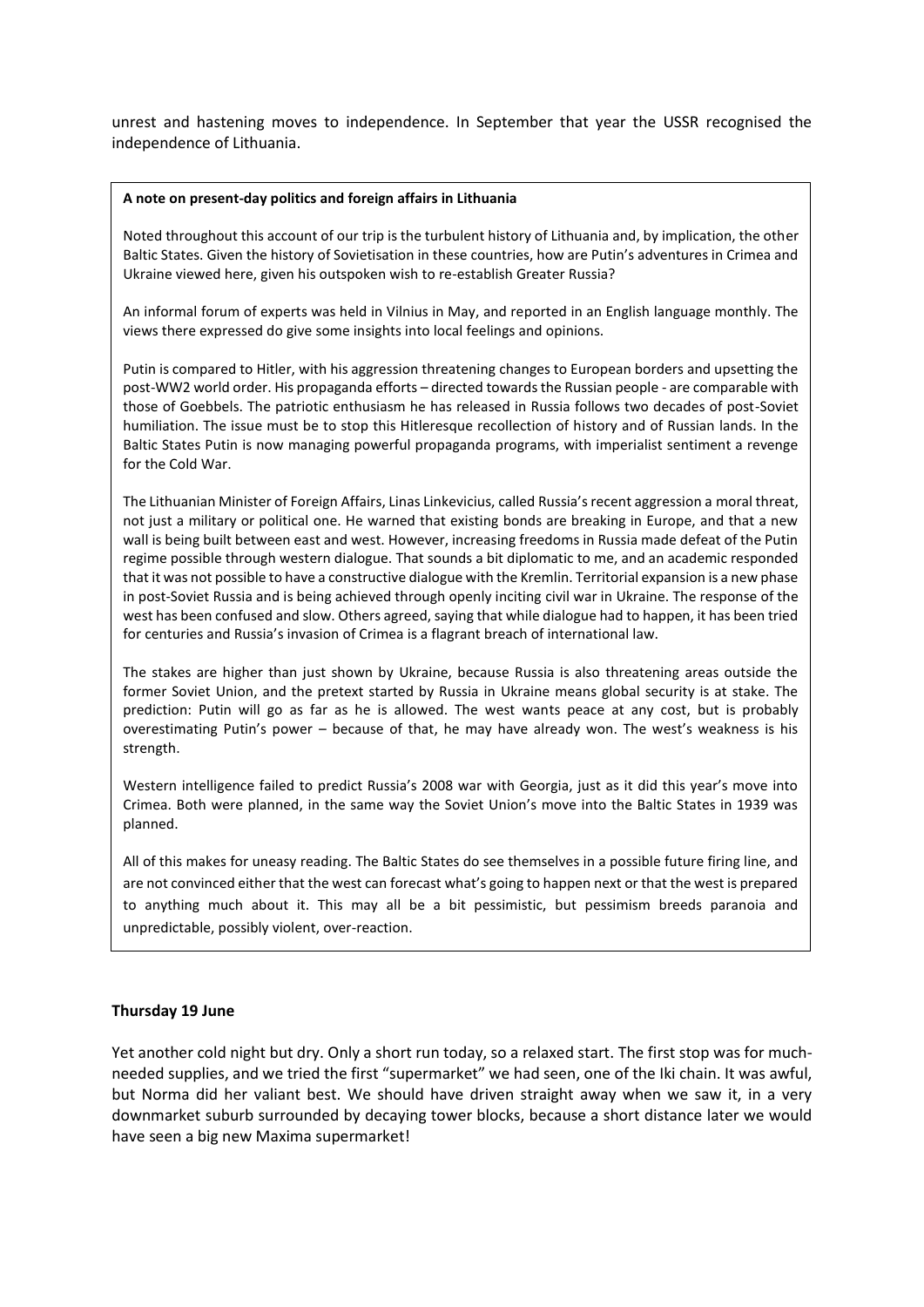After this start we had a pleasant run west to Trakai. The little town sits on a peninsula extending north into a complex interconnecting system of lakes and islands. The sun was out by then, displaying this very picturesque national park area to its best: blue waters and skies, dark green trees, and many brightly-coloured wooden houses – not to speak of the lovely Island Castle, the main point of the visit.

A short walk then to the first of the two castles, this one being the Peninsula Castle, now ruined except for a bit with a museum. It has a history of continual conflict from the 14<sup>th</sup> century until its destruction in the 17<sup>th</sup> century.



At the end of the peninsula lies the Island Castle, a gorgeous location on an island on Lake Galve, reached by a long footbridge – which is when we first came across the hordes of tourists, mostly from buses parked on the west side of the peninsula, which we had inadvertently avoided.

The castle probably dates from about 1400, when Grand Duke Vytautus built it as a defensive supplement to the earlier Peninsula Caste. Vytautus is something of a hero in these parts. He was the turbulent cousin of King Jagiello of Poland, who was grandson to Grand Duke Gediminas and had forged the 400-year alliance of Poland and Lithuania. The joint armies of Jagiello and Vytautus finally defeated forever the Teutonic Knights at the battle of Grunewald (now in Poland) in July 1410.

The Island Castle has been marvellously reconstructed inside and out. In bright red brick, it shines across the lake on this sunny day. The complex absorbs the hundreds of visitors well, aided by the many babushkas who guard the route that must be travelled. Having crossed the water we entered the outer courtyard, and then a bridge took us over the moat into the inner courtyard, main tower and associated buildings. There is an impressive great hall, with a vaulted ceiling, and some nicelydone displays of weaponry, clothing and domestic apparatus.

Leaving the castle we had a pleasant walk along the lake front back to the van. Good visit, good castle. Driving away, we joined the main road on the west side of the peninsula, and saw for the first time just how many buses there were (and where we had been supposed to park!).

Quite close by, on the northern shore of Lake Galve and looking back south to the Island Castle, we came to Camping Slenyje. This again is on a little peninsula, but because the complex is surrounded by banking and chalets, the water cannot be seen from within it. Nevertheless we settled into a sunny spot and sat out for a little while. We were told by some of the artists that there would be some folk singing at a villa up behind us, and we went up at about 7:00 pm as advised. However, we had to sit through addresses by all the dignitaries who were involved in this University-backed concert, which must have been a small part of a major youth festival which would be running over the coming week.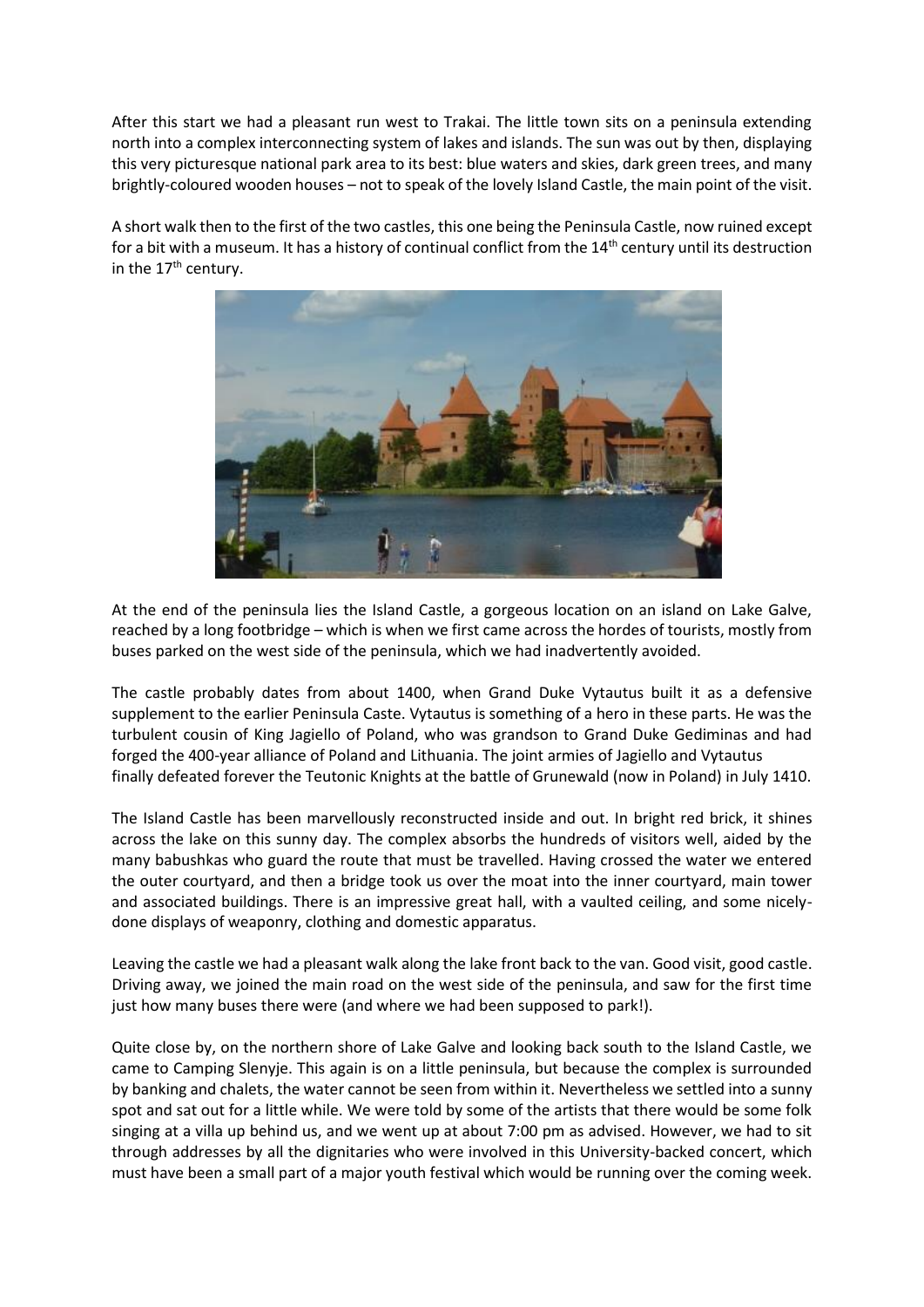Once started it was a charming little concert, although we had no idea of where any of the folk songs had originated – we did understand that there was an Asian influence, and Turkistan was a place that had been mentioned. It did sound like that. The best act, we thought, was a brilliant young player of a piano accordion, quite outstanding.

Back at the van it appeared that we were going to be surrounded all the fun and games enjoyed by hordes of young people, part of the youth festival. We moved to a quieter part of the site at about 10:00 pm. A thing you can't help noticing about the Lithuanian young is how tall they are. This could explain why their national pastime, and the international sport for which they are famous, is basketball.

# **Friday 20 June**

Not nearly so cold overnight this time, and we didn't need our heater in the morning, but the sun had left us. The facilities are pretty limited, so Norma didn't do any of her intended washing and we spent a quiet morning before the rain returned in earnest soon after lunch. Later, session on internet in reception – finally convinced them that they should reset their router, then all was well. We are finding that access to the internet is generally better here than we have ever encountered in our travels.

# **Saturday 21 June**

After a very cold night and morning, the first priority was provisioning, and having pulled away on a reasonably fine morning we called in at a mid-size Iki supermarket. Sufficient, is I suppose is all that can be said, and of course a few minutes after leaving we again passed a Maxima, a chain that looks a lot better. Also pulled some cash out of the bankomat, trying to balance cash, credit card and fuel usage to ensure we don't get left with cash when we leave the second of three countries with different currencies.

We drove then to Kernave, a World Heritage site since 2004, to see some old castle mounds and the remains of a medieval town. It is supposed to be the place where Mindaugas, who brought together the warring tribes to create a unified Lithuania, was crowned in 1253. We don't know where we went wrong, but nowhere in or around the town could we find any evidence of, or signs indicating ways to, any of this. After two circuits we gave up.

Pleasant enough but rather boring run, then, past the big and very down-market Russki-looking towns of Ukmerge and Panevezys, through the southern suburbs of Saiuliai and into the Kurtuvenai Regional Park. As part of what was a private manorial complex there is a small camp site in a glorious position. Directly in front of us was a small lake or large pond (from which carp were occasionally caught), beyond which is a broad valley of farmland split by waterways and marsh, all backed by a low line of wooded hills. All this was very pleasant in the late stages of a sunny afternoon, although barely warm enough to sit out for a short while.

Followed qualifying for the Austrian GP on the iPad, over a slightly flaky internet collection, wi-fi all over the site.

# **Sunday 22 June**

Another cold night, followed by showers and rain off and on all day until late afternoon. Walked to the nearby cemetery, which dates back a long way. It is in two parts, either side of the road; on the other side there is a small 13<sup>th</sup> century wooden chapel. All the graves except the oldest are tended carefully, and relatives were out there attending to the little garden at each grave site.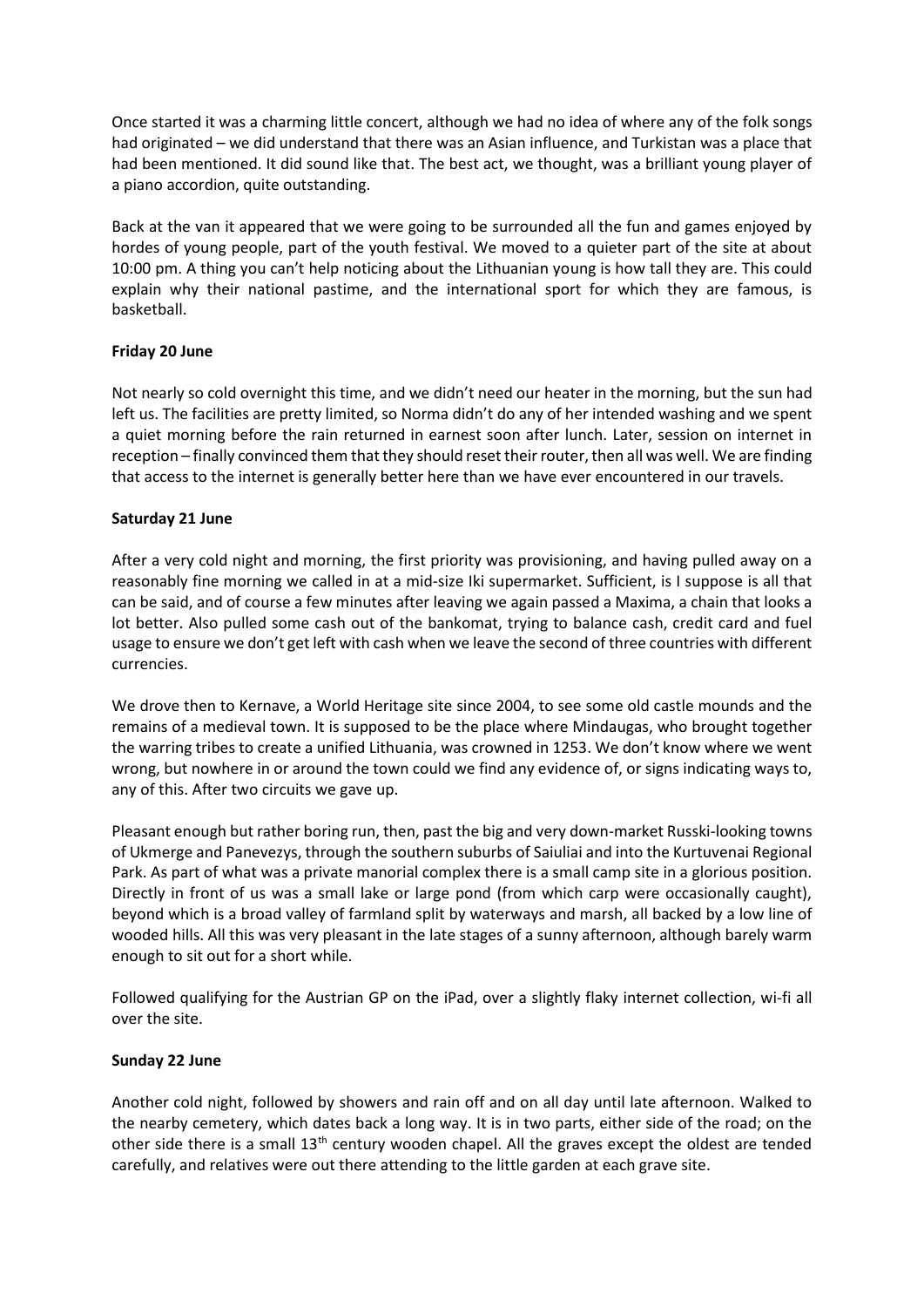The cemetery is at the top of what passes for a hill in these parts, and the topography becomes clearer. This was once glacial country, which created the ridges, meandering streams in long wet valleys and collections of lakes. The Russian Empire in 1825 to 1831, which owned Lithuania at the time, thought it was a good idea to build a canal along these waterways to the Baltic, bypassing the Prussian access to the sea at the Nemunas delta. Their own rebellion in 1831 stopped that, but traces of the work can be seen.



The afternoon walk was around the local precinct, centred on an old manor homestead built by the family of a nobleman. On a mound was privately built in the  $18<sup>th</sup>$  century a big white church, looking massively out of proportion in the tiny settlement. The manorial complex has been extensively renovated, including a splendid and apparently unique baroque barn, fronted by arcades and balconies. In the complex there is also a large riding facility, for both professionals and tourists, and the park office. Archeologists

have been digging away at the several tumuli, a big group of these mounds being only a few metres away from us.

Successfully followed Austrian GP on the iPad. Nice weather there, apparently. I suppose we never did think this trip would be a hot one!

### **Monday 23 June**

After another very cold night, fine and sunny first thing – but clouds starting to build by the time we left for the Hill of Crosses, a bit north of Siauliai, and we had very heavy rain before arriving. The bewildering variety of weather and its speed of change continue to amaze us. The multi-layered clouds arrange themselves in strange, windy-looking patterns. Weather forecasting is a waste of time – all the forecasts indicate some sun, clouds and showers, temperatures 7-19 (if you're lucky) degrees. The prevailing NW wind, with Arctic influence, is cold. We have now passed mid-summer's (longest) day, but still await any kind of summer weather.

The Hill of Crosses is an extraordinary place, inspirational for those of a Catholic turn of mind. The "hill" is actually two conjoint mounds in a large field. It is approached by paths lined by crosses, and the number multiplies as you approach the hill. On the way up the whole face of the hill is a solid mass of crosses, not that anyone could possibly count them. They range from large carved affairs, through simple versions, down to small simple bits of wood – and crosses are piled upon crosses, with the little ones simply hung on the

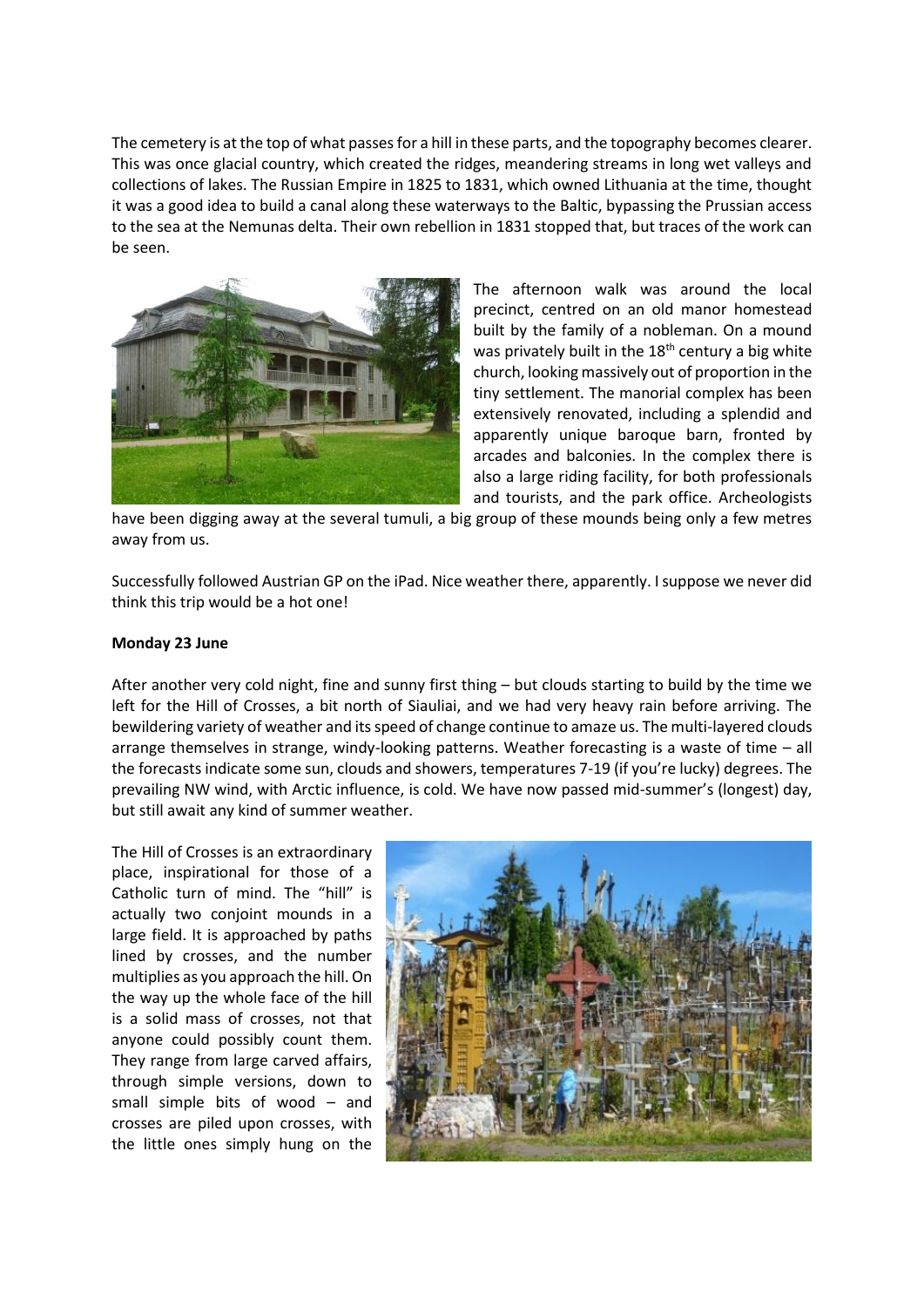bigger ones and so on up. Most are inscribed with a name or a message, or a photograph or picture in case of a deceased.

No-one knows how to explain the Hill of Crosses. The making of crosses goes back to pagan times, but later became linked with Christian ceremonies. Crosses first appeared here in the  $14<sup>th</sup>$  century and became associated with anti-czarist protests. During the Soviet era planting a cross was an offence, but crosses were still planted in memory of the deported. Catholicism was by this time a symbol of nationalistic, anti-Soviet fervour. The Soviets bulldozed the hill and tried to destroy the whole site in 1961, but overnight more appeared. By 1990 there were apparently over 40,000 of them, and there are possibly ten times as many now. In 1993 Pope Paul II celebrated mass here and planted a posh cross of his own, with the message: "*Thank you, Lithuanians, for this Hill of Crosses which testifies to the nations of Europe and to the whole world the faith of the people of this land*". Lithuanians came late to Catholicism, though, given their current fervour – the country was the last pagan land in Europe and did not fully embrace the faith until 1413.

West, then towards the Baltic and the Zemaitija National Park. This is another collection of picturesque low-lying lakes scattered plentifully and widely among pine forests. It does include an unusual place, now termed a "Cold War Museum". This is actually one of the sites in the former Soviet Union's complex of ballistic nuclear missile silos. From 1963 to 1978, four medium-range SS-4 missiles, with thermonuclear warheads, were deployed here. All missiles were targeted at Western European cities.



The base is underground, and surrounded symmetrically by the four dome-headed silos. It was built in secret in 1960, taking eight months to dig out the 25-metre-deep silos. During the Cuban missile crisis in 1962, rockets were deployed from here to Cuba, and the base was on red alert in 1968 during the Warsaw pact invasion of Czechoslovakia.

With a mandatory tour guide and a group of local youngsters we descended into what was the control centre, where navigational programming, fuelling and maintenance were undertaken. In the various rooms there are displays of small arms and pictures of Soviet armaments, propaganda messages of the time, a brief American film of the effects of an atomic explosion and some pictures of Hiroshima and Nagasaki. There was an amusing exhibition showing what was issued as official advice at the time, on how to avoid the effects of a nuclear explosion, including a picture of a suitably armoured pram!

The main point of the visit is to visit one of the (empty) silos and peer into its depths, pondering the power of the weapon it once housed and the fortunate circumstances that have led to its never being armed again. No-one knows what happened to the missiles that were once set up here . . .

Relieved to be back out in the sun, we drove a short distance past Plunge and to Zemsodis camping, a large open site attached to a restaurant/chalet complex – nearly deserted, but obviously more likely to be busy weekends and holidays. Joined only by one other van, German.

# **Tuesday 24 June**

Cool and windy morning. Good water-filling facility and nice clear water, so filled our nearly empty tank. First into the only town of any substance nearby, Gargzdai, for provisioning. Iki supermarket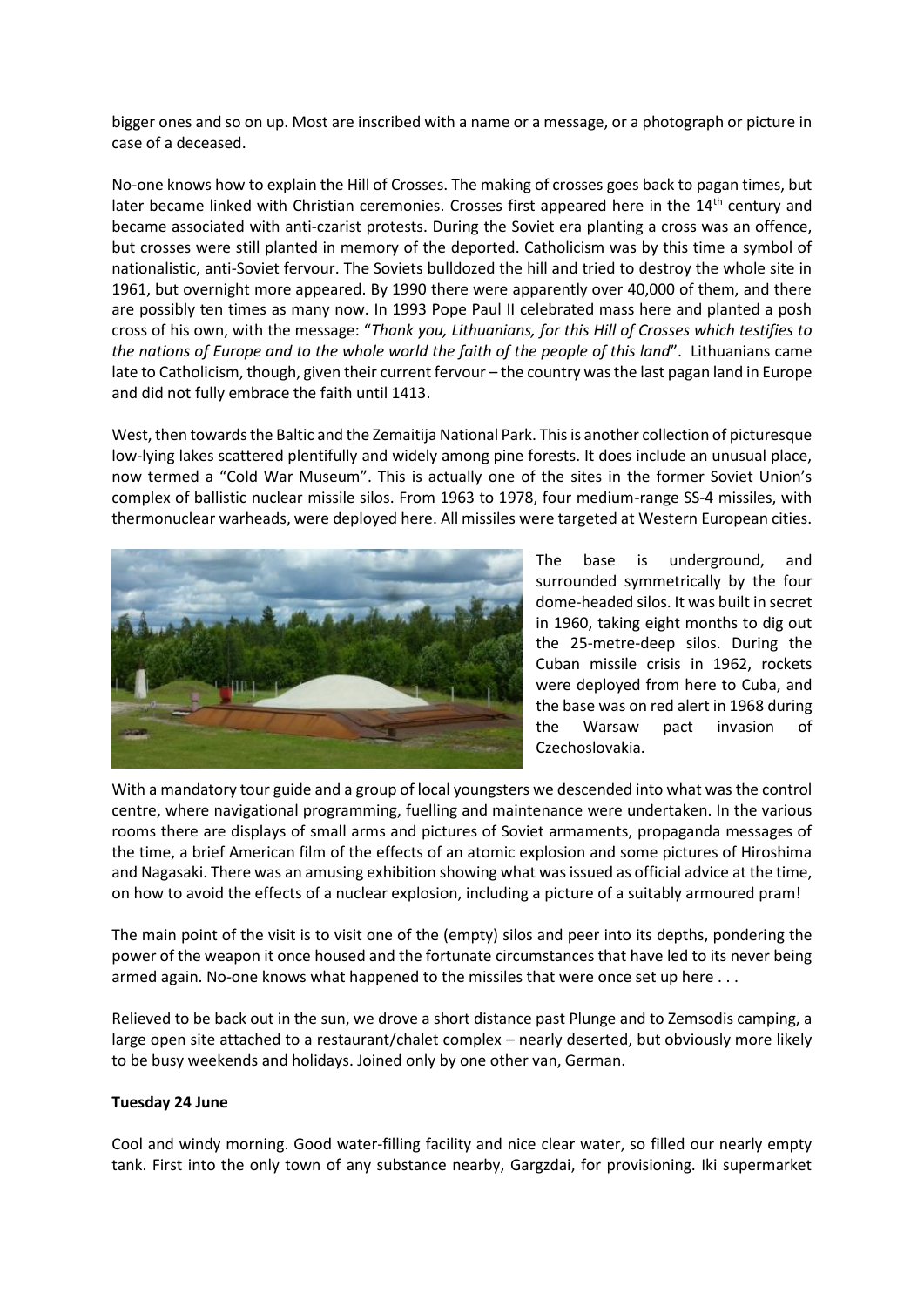again, a reasonably good one, but as usual we passed a sign to the better-looking Maxima five minutes after leaving! Then continued towards the coast, through flat, low-lying marshy country, with sadlooking farms scattered around.

It got a little bit more fertile as we approached the promontory of the Nemunas Delta. The sluggish Nemunas river has its origins in Belarus, and on the way it has collected vast amounts of alluvial silt. When it comes to the sea the silt and sand is trapped offshore by the Curonian Spit, which arcs about 100 km from Lithuania's only port city of Klaipeda to the Russian enclave of Kaliningrad, some 10 to 20 km from the mainland. There is a border crossing about half way. The combination of NW prevailing winds and the deposits from the river have built up the spit to a massive string of dunes and pine forests, now a National Park and prime tourist destination. There are similar spits with similar geological histories all along the Baltic and Black Sea coasts, but nothing as big as this one, enclosing such a vast lagoon.

Passed where the official guide said the camp site was, but nothing there, but decided anyway to press on down to the point at Ventes Ragas ("World's Edge") and the ornithological station there. Parked and walked right out to the end, but the whole area was being rebuilt, including the station and museum. The cold nor-wester was honking out of a generally sunny sky, rustling the muddy brown waters of the lagoon into a million small whitecaps – the entire lagoon is only 2-3 metres deep.

The delta is famous for its bird life, especially storks and seabirds. As well as being a breeding ground it is on the Arctic-European-East African migration path. Hundreds of thousands of birds fly over each year, and the ornithological station – when operational – nets thousands of them each year as part of its research. Right now shut down, however, there are few catch nets at the point, and after Norma's close inspection she thought it was a long time since they had caught a bird.

We checked in at the quite pleasant Camping Ventaine site, part of a now very quiet holiday camp complex, and walked down to the side of the lagoon. Sure enough, there were several varieties of seabirds sheltering on the "beach", including pintails, large birds of the duck family. Quite sunny and warm out of the wind late afternoon, with white clouds scudding overhead.

# **Wednesday 25 June**

Grey overcast this morning, wind down. Decided to have a look at Minge (or Minija after the river that runs through it), a supposedly typical old village of the region. It took a long drive down one of the worst washboard gravel surfaces we have encountered, and found a marina on the river with some wooden houses along the waterfront that are meant to be of heritage significance but looked like holiday cottages to us. The river splits the village and can only be crossed by boat, and is thus absurdly referred to (probably only in the guide books) as the "Venice of Lithuania".

There was an interesting aerial photo at the marina, though, showing the land under flood conditions, sheets of water intersected only with causeways.

Faced another long run along dreadful gravel roads before meeting an easy main road up to Klaipeda. This is Lithuania's port city, open to the Baltic, and also where the only channel runs from the Curonian lagoon to the sea. Norma tasted the lagoon water yesterday, and confirmed that it was fresh, perhaps with a hint of brackishness. As she pointed out, if the water was salt, all the fields and pastures round here would be dead.